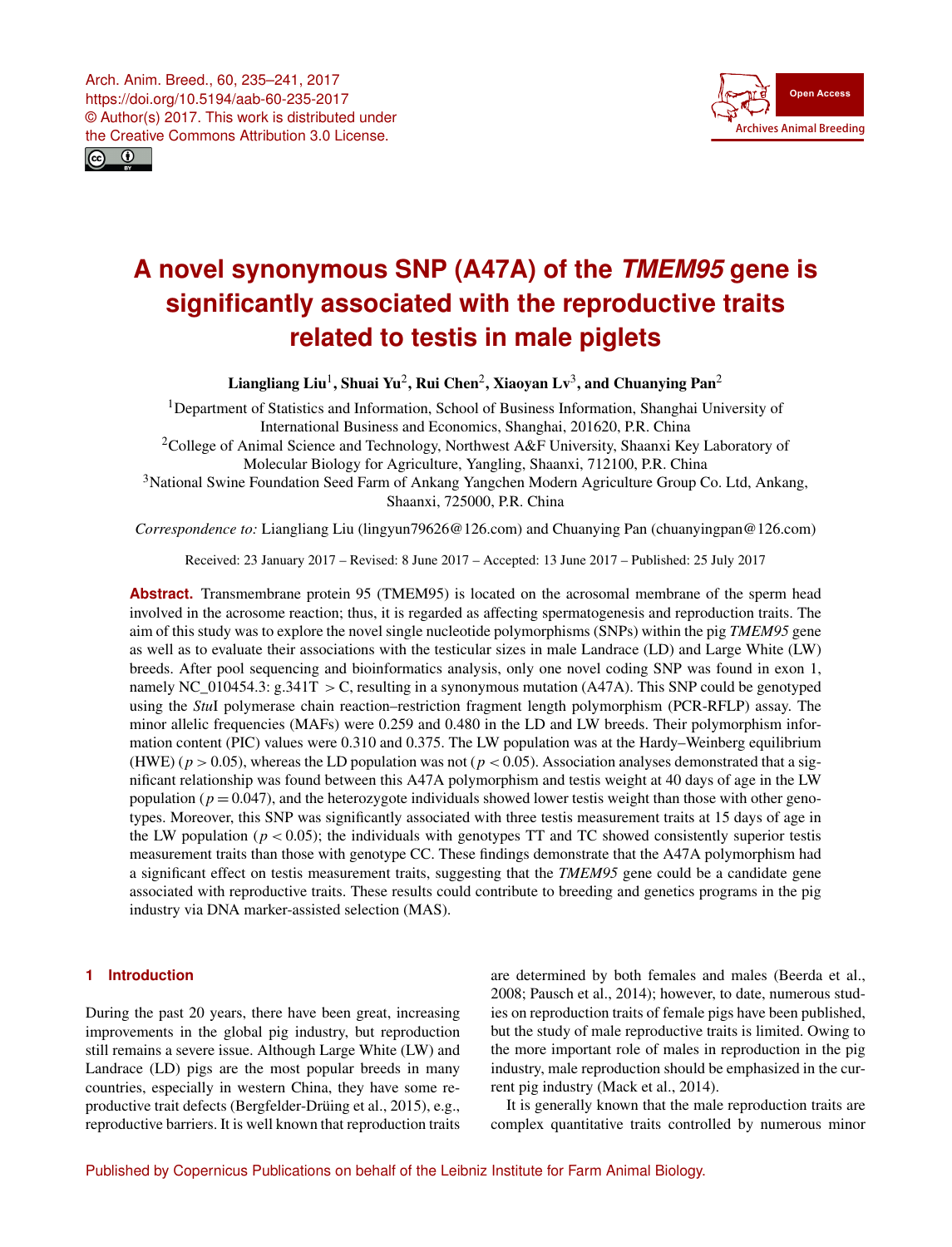genes based on polygenic hypothesis, and DNA markers can further improve genetic selection. Therefore, many breeders prefer the use of DNA markers to traditional methods for selection and breeding of pig, as well as characterization and conservation of genetic resources (Fontanesi et al., 2012; Fischer et al., 2015). Currently, identifying single nucleotide polymorphisms (SNPs) of potential candidate genes and their associations with male reproductive traits is of importance in the DNA marker-assisted selection (MAS) approach (Uimari et al., 2011; Zhang et al., 2009; Ren et al., 2017). However, to date, limited information about the candidate genes affecting male pig reproductive traits is available. Thereby, it is crucial to determine effective DNA markers from candidate genes associated with male reproductive traits in breeding and genetics of pig. At present, candidate family genes (such as the *TMEM* family) are usually used to identify candidate genes influencing reproductive traits in order to enhance male reproductive traits in pigs using MAS.

As a member of the *TMEM* family, the transmembrane protein 95 (*TMEM95*) gene is located on chromosome 17 in *Homo sapiens* (human), on chromosome 17 in *Pan troglodytes* (chimpanzee), on chromosome 11 in *Mus musculus* (house mouse), on chromosome 10 in *Rattus norvegicus* (Norway rat), on chromosome 19 in *Bos taurus* (cattle), on chromosome 11 in *Ovis aries* (sheep) and on chromosome 12 in *Sus scrofa* (pig). *TMEM95* is located on the acrosomal membrane of the sperm head involved in the acrosome reaction (Pausch et al., 2014). Spermatozoa of mt/mt animals, deficiency of *TMEM95,* demonstrated no fluorescence at the acrosomal membrane, implying that successful fertilization by spermatozoa of mt/mt animals might be compromised, which was consistent with the equatorial segment of the acrosome and contact of the spermatozoon with the cell membrane of the oocyte (Bedford et al., 1979; Palermo et al., 1997; Pausch et al., 2014; Ramasamy et al., 2014). Therefore, *TMEM95* is hypothesized to affect spermatogenesis, and it will be possibly associated with male reproductive traits.

However, until now, there had been no information about the precise function of *TMEM95* except bovine *TMEM9*5. Bovine *TMEM95* has a highly conserved single-pass type I transmembrane protein consisting of 183 amino acids (aa) with a predicted extracellular N-terminal signal peptide (Zhang et al., 2016), a 23-aa transmembrane domain and an 8-aa intracellular C-terminal domain (Pausch et al., 2014). Importantly, the premature stop codon (C161X) of bovine *TMEM95* is located within the predicted transmembrane domain and truncates the protein, thus this mutation could cause idiopathic male subfertility in cattle (Pausch et al., 2014). However, its real function and novel genetic variations are unknown in many other species.

To date, no novel mutations have been reported in the pig *TMEM95* gene. Moreover, whether the novel SNPs of the pig *TMEM95* gene (if present) is significantly associated with male pig reproduction remains elusive. Herein, we firstly report the identification of a synonymous mutation (A47A) at the pig *TMEM95* gene and describe a method based on a *Stu*I PCR-RFLP for the detection. In addition, the relationship between this SNP and the testicular measurement traits are firstly evaluated, which would be of benefit in identifying candidate genes related to reproductive traits in order to increase reproduction traits related to testis in pig as well as to aid the pig industry using MAS.

## **2 Experimental section**

#### 2.1 Animal sources and data collection (testicular traits)

A total of 289 testis samples were obtained from male piglets belonging to two breeds: Landrace (LD) and Large White (LW) piglet herds, which are located at a national pig breeding farm, Ankang, Shaanxi, China (Chen et al., 2016; Ren et al., 2017). Among these, all LD male piglets ( $n = 99$ ) were 40 days old, 32.63 % of LW piglets  $(n = 62)$  were 40 days old, and 67.37 % of LW piglets ( $n = 128$ ) were 15 days old. Data about testis weight (TW), testis long circumference (TLC) and testis short girth (TSG) were obtained from the testicular tissues, which were used for association evaluation analysis (Chen et al., 2016; Ren et al., 2017).

#### 2.2 Genomic DNA isolation and DNA pool construction

Genomic DNA of 289 samples was isolated from testis tissue following the procedure as described by Lan et al. (2007). The quantification of genomic DNA concentration was assayed, and the working solution of each DNA samples was 50 ng µL−<sup>1</sup> (Wu et al., 2014; Jia et al., 2015). A total of 50 DNA samples from each breed were randomly selected to construct genomic DNA pools. The genomic DNA pools were used as template for PCR amplification and exploring genetic variation of the *TMEM95* gene.

### 2.3 Primer design, PCR amplification and sequencing

Based on *Sus scrofa TMEM95* gene sequences (NC\_010454.3, GI:347618782), a total of four pairs of primers (P1–P4, Table 1) were designed to amplify the entire exon 1–7 and their flanking regions within the *TMEM95* gene, which covering all coding region of this gene.

The PCR was carried out in 50 µL of reaction volume containing  $2.0 \mu L$  pool genomic DNA,  $1.0 \mu L$  of each primer (forward and reverse primer), 32 µL 2× Eco *Taq* PCR super mix (+ dye) and  $14 \mu L$  ddH<sub>2</sub>O. The touch-down PCR protocol was as follows: 5 min at 95  $°C$ ; two cycles of 94  $°C$  for 30 s, annealing from 68 to 52 °C by 2 °C decreases for 30 s, and  $72 \degree$ C for 30 s; 30 cycles of 94  $\degree$ C for 30 s, 50  $\degree$ C annealing for 30 s and 72 °C for 30 s; a final extension at 72 °C for 10 min; and subsequent cooling to  $4^{\circ}$ C.

The total  $50 \mu L$  of PCR products was gel-purified using the EasyPure Quick Gel Extraction Kit (TransGene Biotech,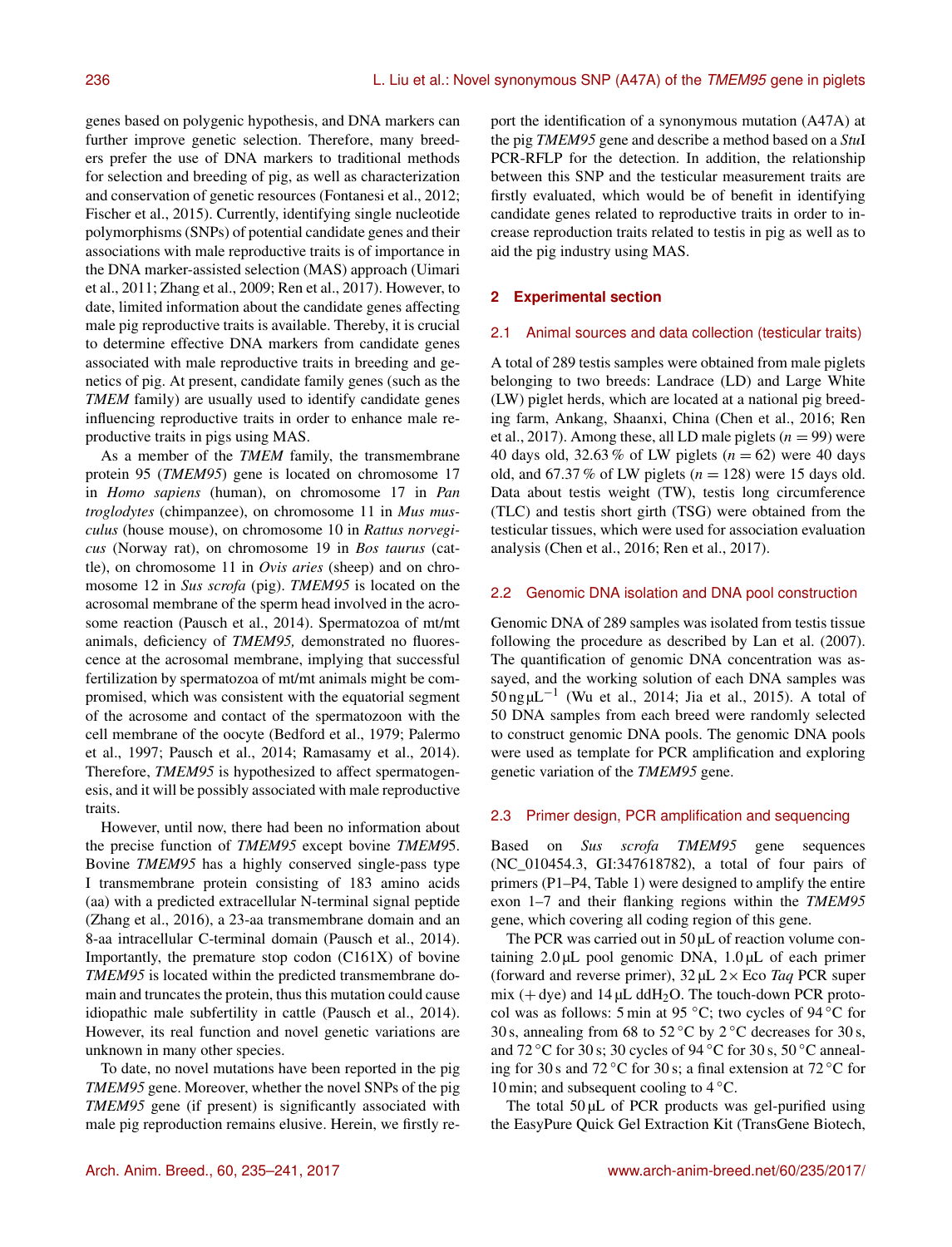| Primer         | Primer sequences $(5' > 3')$                             | Sizes (bp) | Covering area                                         | Detection methods                       |
|----------------|----------------------------------------------------------|------------|-------------------------------------------------------|-----------------------------------------|
| P <sub>1</sub> | F:TGCTCCAGAACTTCCAACTGTCCC<br>R:GAGGCTCTTTCTGACCCTTATCCC | 1407       | Exon $1-6$ , intron $1-5$<br>and partial intron 6     | Pool DNA sequencing:<br><b>PCR-RFLP</b> |
| P <sub>2</sub> | F:GATTCTGCTCCTCTCTGTCTCGGG<br>R:ATGGAGAGGCTTGAATGTCAGGGG | 1686       | Partial exon 6, entire exon 7<br>and partial intron 6 | Pool DNA sequencing                     |
| P <sub>3</sub> | F:CTCGTGGGGAAGAAACAT<br>R:GGACCAAACAGCAGCATT             | 776        | Partial exon 7                                        | Pool DNA sequencing                     |
| P4             | F:GCCAGGCCCAACTAAATCT<br>R:CATCACAGCCACAGCAACA           | 789        | Partial exon 7                                        | Pool DNA sequencing                     |

**Table 1.** Amplification PCR primer sequences of the pig *TMEM95* gene.

Beijing, China). The purified fragments were inserted into the pGEM-T easy vector (Promega, USA). The colony PCR was used to verify the positive colonies and those were sequenced via a sequencing service (Genscript, Nanjing, China) (Yang et al., 2016).

# 2.4 Genotyping the A47A SNP of the pig *TMEM95* gene by the *Stu*I PCR-RFLP

After pool DNA sequencing and BLAST analysis, only one novel coding SNP was determined (NC\_010454.3:  $g.341T > C$ , which resulted in a synonymous mutation. Interestingly, this SNP could be genotyped by the *Stu*I PCR-RFLP assay. Hence, for this SNP locus, using the above P1 primer, volume and protocol of the pig *TMEM95* gene, PCR amplification was carried out to detect all male piglet individuals in this study. Aliquots of 10 µL PCR products with the pig *TMEM95* gene were digested with 5 U *Stu*I (MBI, Vilnius, Lithuania) following the supplier's directions for buffer condition. The digested products were detected by electrophoresis in 2.0 % agarose gel stained with ethidium bromide (Wu et al., 2014).

#### 2.5 Statistical analysis

Genotypic and allelic frequencies were directly calculated. Polymorphism information content (PIC) was calculated via an online website [\(http://www.msrcall.com/Gdicall.aspx\)](http://www.msrcall.com/Gdicall.aspx) (Wu et al., 2014; Jia et al., 2015). The  $\chi^2$  test was carried out to verify the Hardy–Weinberg equilibrium (HWE). Distribution differences for genotypic and allelic frequencies among/between different breeds were analyzed using the  $\chi^2$  test, which was carried out using SPSS software (version 18.0) (IBM Corporation, New York, USA) (Yang et al., 2016).

Association tests of the polymorphism (A47A) with three reproduction traits (TW, TLC and TSG) were considered at two different growth periods (15 days old/40 days old) in LW piglets, and one period (40 days old) in LD piglets. These association analyses were performed by the procedure of analysis of variance (ANOVA) of the software SPSS (Version 18.0) if data agreed with the characteristic of normality and homogeneity of variances. If data did not agree, a nonparametric test (Kruskal–Wallis) was conducted using software SPSS (18.0). The ANOVA applied the general linear model (GLM) and the reduced linear model was as follows:  $Y_{ijk} = \mu + \alpha_i + \beta_j + \varepsilon_{ijk}$ , where  $Y_{ijk} =$  the observation of the reproduction trait (e.g., testis weight) evaluated on the  $i$ th level of the fixed factor age  $(\alpha_i)$ , the *j*th level of the fixed factor genotype  $(\beta_i)$ , where  $\mu$  = the overall mean for each trait and  $\varepsilon_{ijk}$  is the random error for the *i jkth* individual (Henderson et al., 1986; Zhao et al., 2004). Moreover, additive effects were calculated as the mean of the difference between homozygotes, using the least squares means (Falconer et al., 1996). Dominance effects were calculated as the deviation of heterozygotes from the mean of the homozygotes (Short et al., 1997). Allele substitution effects were estimated by using linear regression techniques, regressing phenotypes on the number of copies of the mutant alleles (0, 1, and/or 2) of this locus (Rothschild et al., 1996). Notably, multiple tests were not corrected at  $p = 0.05$  or  $p = 0.01$ .

# **3 Results**

After the pool sequencing and bioinformatics analysis, the only one novel coding SNP within the pig *TMEM95* gene was detected (Fig. 1), namely NC\_010454.3:  $g.341T > C$ , which was different from other species, e.g., human and bovine. This SNP was found in exon 1, and resulted in synonymous mutation (GCT  $(47Ala) >$  GCC  $(47Ala)$ ).

Interestingly, the novel SNP (A47A) could be genotyped by the *Stu*I PCR-RFLP assay. In the *Stu*I analysis, genotype TT showed four bands (872, 313, 99, and 86 bp), genotype CC demonstrated five bands (779, 313, 99, 93, and 86 bp), and genotype TC showed six bands (872, 779, 313, 99, 93, and 86 bp) (Fig. 2). Three fragments (99, 93, and 86 bp) were ignored because they were too close to each other to be able to distinguish between them in the gel, so three longer fragments (872, 779, and 313 bp) were used to identify different genotypes.

As could be seen in Table 2, the genotypic and allelic frequencies of the A47A SNP in the LD and LW breeds were evaluated. The minor allelic frequencies (MAFs) were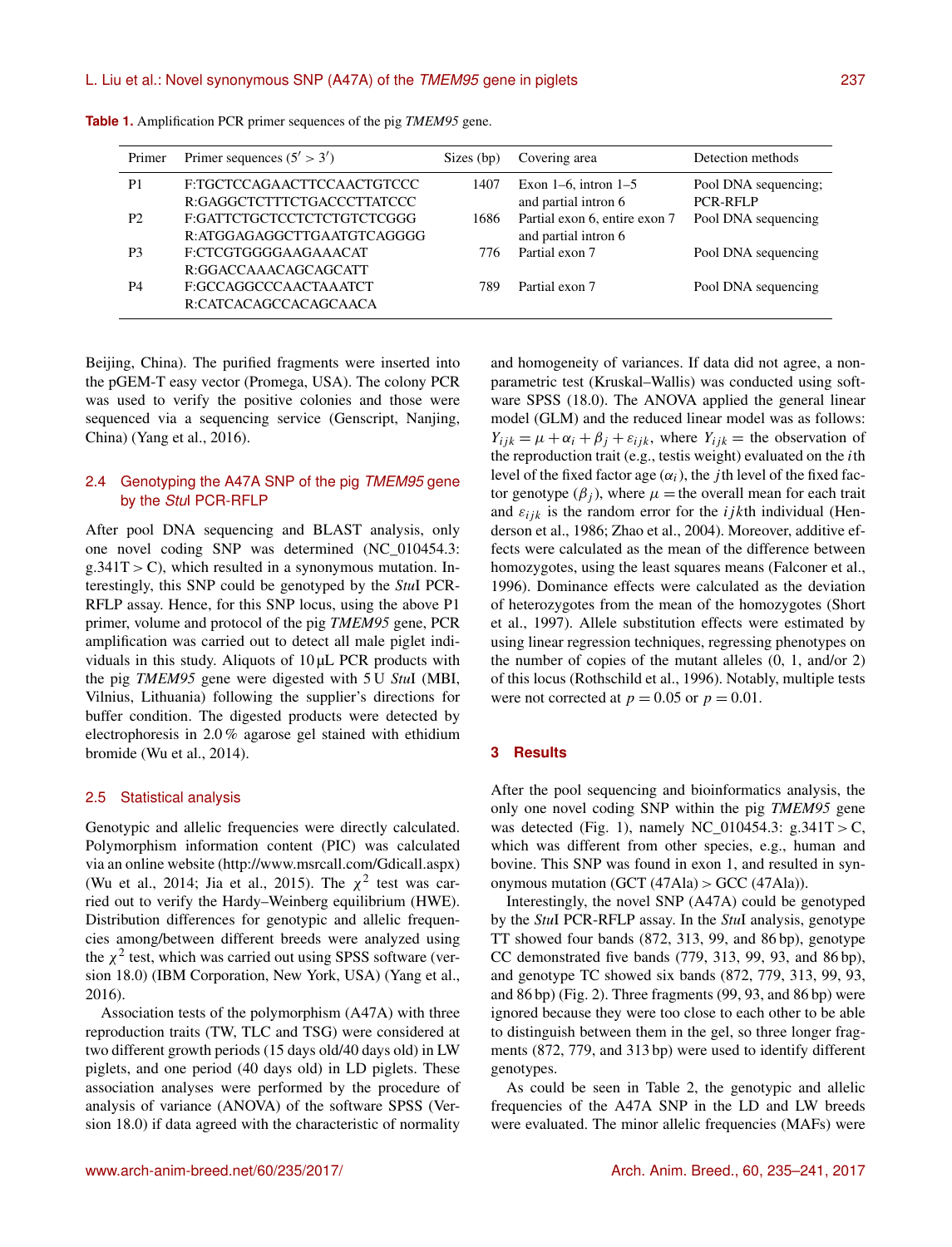

**Figure 1.** Sequence chromas of the anonymous mutation (NC\_010454.3:g.341T > C) in the pig *TMEM95* gene.



**Figure 2.** Electrophoresis pattern of the *Stu*I locus within the pig *TMEM95* gene.

0.259 (LD) and 0.480 (LW), respectively. The effective allele numbers (Ne) were 1.623 (LD) and 1.997 (LW), respectively. The PIC values of this SNP were 0.310 and 0.375 for the LD and LW breeds, respectively. The LW population was at the Hardy–Weinberg equilibrium (HWE) ( $p > 0.05$ ), whereas the LD was not ( $p < 0.05$ ).

In the two breeds, the associations between this SNP and the pig testis measurement traits were investigated (Table 3). No significant relationship was observed between this novel synonymous SNP and testis measurement traits at 40 days of age in LD pigs. However, a significant relationship was observed between this SNP locus and testis weight at 40 days of age in LW pigs ( $p = 0.047$ ). The heterozygote individuals showed lower testis weight than those with other genotypes. Moreover, three significant relationships were observed between this SNP locus and testis measurement traits at 15 days of age in LW pigs ( $p < 0.05$ ). Consistently, at the 15-day-old stage, individuals with genotypes TT and TC showed superior testis measurement traits than those of genotype CC in LW breeds. Moreover, the results based on the additive effect, dominant effect, and allele substitution  $(\alpha)$  effects are also shown in Table 4. There were no significant additive effects, dominant effects, and allele substitution  $(\alpha)$  effects between the A47A polymorphism and testis measurement traits

in LD breed. However, several significant additive, dominant, and allele substitution  $(\alpha)$  effects of this SNP and traits were also revealed ( $p < 0.05$ ).

## **4 Discussion**

Previous studies have reported that *TMEM95* has a significant association with acrosomal reaction, and it influences sperm fertilizing an egg cell. Therefore, *TMEM95* plays an important role in fertility and it is activated and induced during the process of fertilization. To date, no report has described the significant relationships between polymorphisms in the *TMEM95* gene and testis measurement traits in pigs. Therefore, it was crucial and necessary to evaluate the associations between the novel SNP of the pig *TMEM95* gene and testis measurement traits.

In this study, only one novel coding SNP in the pig *TMEM95* gene was firstly reported. For this locus, LD male population was not at Hardy–Weinberg disequilibrium ( $p <$ 0.05), implying that the rapid, powerful and effective selection strategies might change the allelic balance of this locus. Statistically, the observed homozygote CC was significantly higher than its expectation. For the LW population, it was at Hardy–Weinberg disequilibrium (HWE) ( $p > 0.05$ ), imply-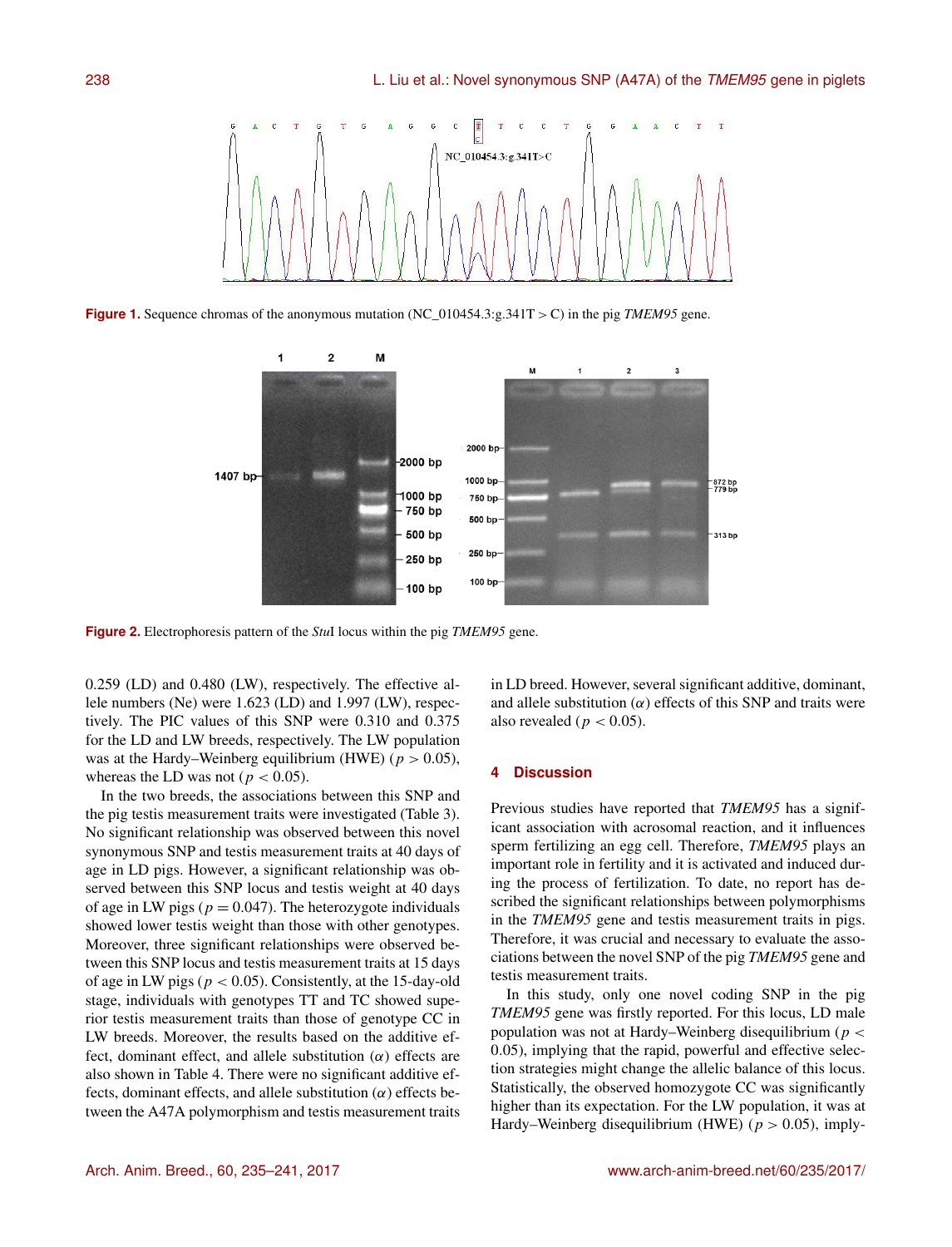|    | Breeds Sizes Genotypic frequencies Allelic frequencies HWE <sup>a</sup> |                                |  |  |                                                                                          | Population parameters                              |  |  |  |  |
|----|-------------------------------------------------------------------------|--------------------------------|--|--|------------------------------------------------------------------------------------------|----------------------------------------------------|--|--|--|--|
|    |                                                                         |                                |  |  | N TT TC CC T C p values Ho <sup>b</sup> He <sup>c</sup> Ne <sup>d</sup> PIC <sup>e</sup> |                                                    |  |  |  |  |
| LD |                                                                         | 99  0.643  0.196  0.161  0.741 |  |  |                                                                                          | $0.259$ $p < 0.05$ $0.616$ $0.384$ $1.623$ $0.310$ |  |  |  |  |
| LW |                                                                         | 190 0.265 0.510 0.225 0.520    |  |  |                                                                                          | $0.480$ $p > 0.05$ $0.500$ $0.499$ $1.997$ $0.375$ |  |  |  |  |

**Table 2.** Genotypic and allelic frequencies and population indexes for the A47A SNP of the pig *TMEM95* gene.

<sup>a</sup> HWE, Hardy–Weinberg equilibrium; <sup>b</sup> Ho, homozygosity; <sup>c</sup> He, heterozygosity; <sup>d</sup> Ne, effective allele numbers; <sup>e</sup> PIC, polymorphism information content.

**Table 3.** Relationship between the SNP-*StuI* of the *TMEM95* gene and reproduction traits in pig (least squares means, LSM<sup>a</sup> $\pm$  standard error, SE) ( $p < 0.05$ ).

| <b>Breeds</b> | Genotype        | Reproduction traits $(LSM \pm SE)$        |                                    |                              |  |  |  |
|---------------|-----------------|-------------------------------------------|------------------------------------|------------------------------|--|--|--|
|               |                 | Testis long circumference<br>$(TLC)$ (cm) | Testis short girth<br>$(TSG)$ (cm) | Testis weight<br>(g)         |  |  |  |
| LD            | TT              | $6.98 \pm 0.09$                           | $5.36 \pm 0.06$                    | $6.46 \pm 0.24$              |  |  |  |
| 40 days       | TС              | $7.09 \pm 0.17$                           | $5.55 \pm 0.16$                    | $7.38 \pm 0.66$              |  |  |  |
|               | CC              | $6.92 \pm 0.24$                           | $5.50 \pm 0.25$                    | $6.55 \pm 0.54$              |  |  |  |
|               | $p$ values      | $p = 0.794$                               | $p = 0.450$                        | $p = 0.258$                  |  |  |  |
| LW            | TT.             | $7.54 \pm 0.14$                           | $5.89 \pm 05.89$                   | $7.68 \pm 0.41^a$            |  |  |  |
| 40 days       | TC              | $7.33 \pm 0.14$                           | $5.79 \pm 0.10$                    | $6.71 \pm 0.28^{\rm b}$      |  |  |  |
|               | CC              | $7.77 \pm 0.26$                           | $5.97 \pm 0.18$                    | $7.88 \pm 0.54$ <sup>a</sup> |  |  |  |
|               | $p$ values      | $p = 0.269$                               | $p = 0.649$                        | $p = 0.047$                  |  |  |  |
| LW            | TT              | $5.39 \pm 0.22^a$                         | $4.51 \pm 0.16^a$                  | $3.39 \pm 0.36^a$            |  |  |  |
| 40 days       | TC              | $5.39 \pm 0.17^a$                         | $4.42 \pm 0.14^a$                  | $3.15 \pm 0.27^a$            |  |  |  |
|               | CC              | $4.77 \pm 0.21^{\rm b}$                   | $3.94 \pm 0.14^{b}$                | $2.40 \pm 0.22^b$            |  |  |  |
|               | <i>p</i> values | $p = 0.047$                               | $p = 0.021$                        | $p = 0.050$                  |  |  |  |

The values with different letters (<sup>a</sup> and <sup>b</sup>) within the same column differ significantly at  $p < 0.05$ .

ing that this population was suitable for evaluating the relationship between this SNP and reproduction.

Differences in the distributions of genotypic frequencies for the A47A SNP, based on the  $\chi^2$  test ( $\chi^2 = 42.037$ , df = 2,  $p < 0.001$ ), suggesting that there were significantly difference between LW and LD populations. Furthermore, allelic distributions showed significant differences in two breeds, based on the  $\chi^2$  test ( $\chi^2 = 26.512$ , df = 1, p < 0.001). Since the tested breeds represented different reproduction types (such as the LD breed with reproductive barriers, while the LW breed had strong reproduction performance), the genotypic and allelic distributions were demonstrated to have a significant association with reproduction performance. For instance, when compared with the LD breed, the LW breed possessed higher frequencies of the "C" allele, suggesting that this allele was possibly associated with the stronger reproduction traits. Therefore, the pig *TMEM95*-A47A mutation was assumed to have probable effects on reproduction traits.

Although the novel A47A mutation in the pig *TMEM95* gene was a synonymous mutation, it may impart an effect on fitness, splice regulation, and miRNA binding (Parmley et al., 2007). Several computational analyses have also indicated that synonymous mutations impact mRNA stability (Chamary et al., 2005; Quax et al., 2015; Lorenz et al., 2011). Synonymous mutations affected protein folding and function (Parmley et al., 2007; Gartner et al., 2013). Therefore, the relationships between the SNP locus (A47A) and testis measurement traits in piglet were carried out.

Based on the association analysis, the SNP-*Stu*I locus was found to be significantly associated with the testis size in LW pigs ( $p < 0.05$ ). Moreover, genotype CC individuals was consistently inferior compared to the other genotypes' individuals in LW testis weight and size, suggesting that the allele T of the pig *TMEM95* gene had positive effects on testis measurement traits in this breed. Ghorbankhani (2014) showed that testicular circumference influenced the reproduction of Sanjabi growing ram lambs, independent of nutritional status (Ghorbankhani et al., 2015). In some livestock, testicular volume could reflect spermatogenesis (Gouletsou et al., 2008). Therefore, the identification of individual variation is essential to select and sort the animals for high sperm production potential. There have been some studies on bulls and rams that have shown that testicular morphometry can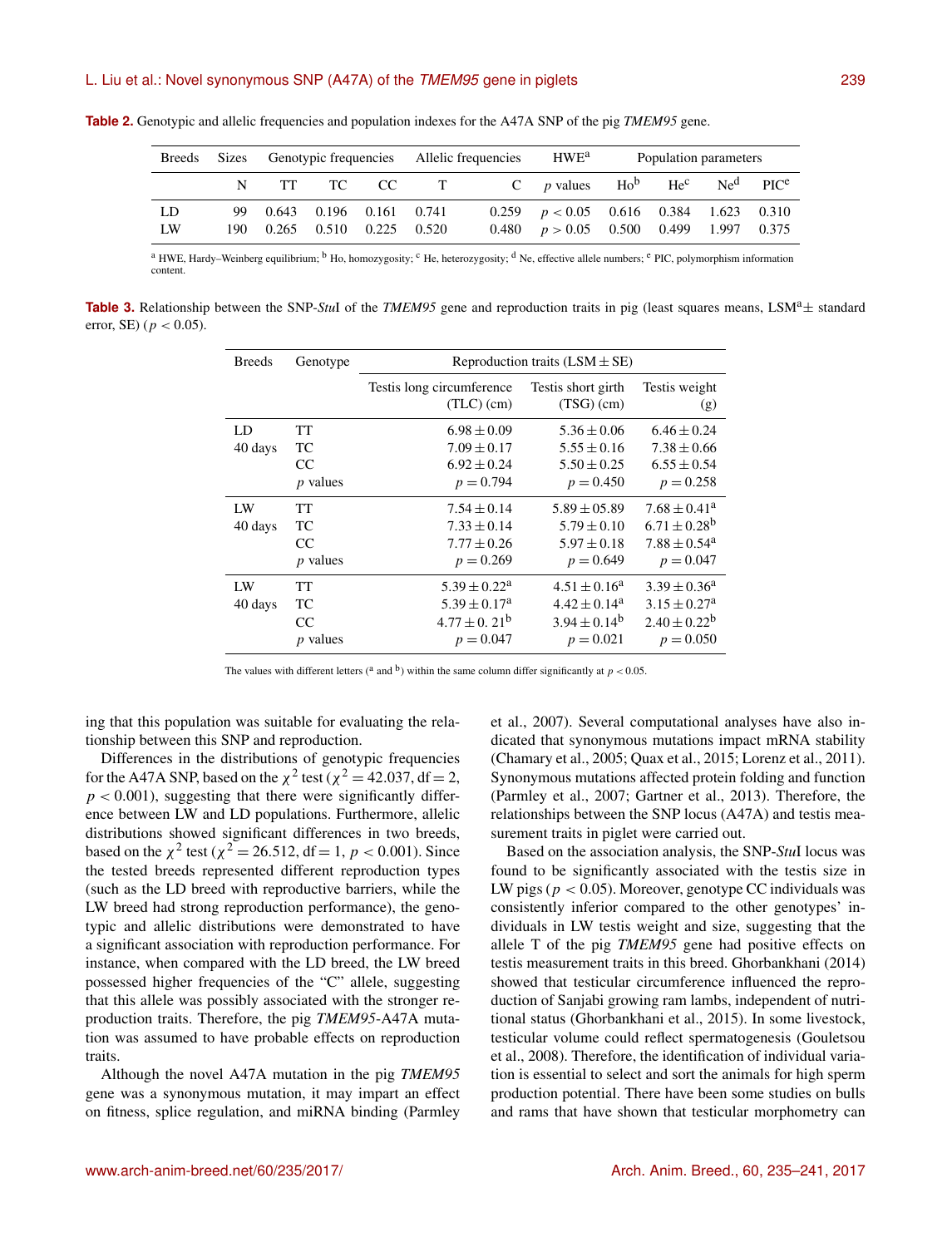| 240 |  |  |  |
|-----|--|--|--|
|     |  |  |  |

| Age     | Effect                | <b>Types</b>                         |                 |                                      |                  |                                      |                         |
|---------|-----------------------|--------------------------------------|-----------------|--------------------------------------|------------------|--------------------------------------|-------------------------|
|         |                       | TLC (cm)                             | <i>p</i> values | TSG (cm)                             | <i>p</i> values  | (TW)(g)                              | $p$ values              |
| 40 days | Additive              | $0.03 \pm 0.11$                      | 0.780           | $-0.07 \pm 0.09$                     | 0.439            | $-0.04 \pm 0.30$                     | 0.885                   |
|         | Dominance             | $0.14 \pm 0.21$                      | 0.501           | $0.12 \pm 0.17$                      | 0.481            | $0.88 \pm 0.58$                      | 0.132                   |
|         | $\alpha$ ( $\pm$ SE)  | $0.01 \pm 0.10$                      | 0.943           | $-0.09 \pm 0.08$                     | 0.293            | $-0.19 \pm 0.29$                     | 0.516                   |
| 15 days | Additive              | $0.31 \pm 0.16$                      | 0.057           | $0.28 \pm 0.12$                      | 0.018            | $0.50 \pm 0.22$                      | 0.030                   |
|         | Dominance             | $0.31 \pm 0.24$                      | 0.202           | $0.19 \pm 0.17$                      | 0.284            | $0.26 \pm 0.33$                      | 0.439                   |
|         | $\alpha$ ( $\pm$ SE)  | $0.34 \pm 0.16$                      | 0.034           | $0.31 \pm 0.11$                      | 0.010            | $0.53 \pm 0.22$                      | 0.020                   |
| 40 days | Additive<br>Dominance | $-0.05 \pm 0.16$<br>$-0.37 \pm 0.20$ | 0.743<br>0.076  | $-0.05 \pm 0.11$<br>$-0.12 \pm 0.15$ | 0.675<br>0.405   | $-0.09 \pm 0.34$<br>$-1.09 \pm 0.45$ | 0.784<br>0.017<br>0.700 |
|         |                       | $\alpha$ ( $\pm$ SE)                 | $0.02 \pm 0.15$ | 0.874                                | $-0.02 \pm 0.11$ | 0.840                                | $0.13 \pm 0.34$         |

**Table 4.** Additive, dominance, and allele substitution  $(\alpha)$  effects of the A47A mutation in pig *TMEM95*.

serve as an indicator of fertility, thus providing high correlations with sperm production (Rege et al., 2000; Devkota et al., 2008).

In the modern pig industry, ultrasonography is generally recognized as the most accurate method for measuring testicular dimensions in England, but it is expensive. However, if we use candidate genes or DNA markers via MAS to improve the testicular size, all costs will be significantly lowered and the accuracy will significantly increase (Schiff et al., 2004). Hence, according to the close relationship between testis measurement traits and reproduction, we suggest that the allele T of the pig *TMEM95* gene had positive effects on reproduction traits.

# **5 Conclusions**

We have identified and genotyped a novel A47A mutation within the pig *TMEM95* gene, and this SNP was found to significantly affect testis measurement traits, suggesting that *TMEM95* could be a candidate gene associated with reproductive traits. These findings could contribute to breeding and genetics programs in the pig industry via MAS.

**Data availability.** The original data of the paper are available upon request from the corresponding author.

**Competing interests.** The authors declare that they have no conflict of interest.

**Acknowledgements.** This work was supported by Fundamental Research Funds for the Central Universities.

Edited by: Steffen Maak Reviewed by: Faruk Balci and one anonymous referee

#### **References**

- Bedford, J. M., Moore, H. D., and Franklin, L. E.: Significance of the equatorial segment of the acrosome of the spermatozoon in eutherian mammals, Exp. Cell Res., 119, 119–126, 1979.
- Beerda, B., Wyszynska-Koko, J., Te, Pas. M. F., de, Wit. A. A., and Veerkamp, R. F.: Expression profiles of genes regulating dairy cow fertility: recent findings, ongoing activities and future possibilities, Animal, 2, 1158–1167, 2008.
- Bergfelder-Drüing, S., Grosse-Brinkhaus, C., Lind, B., Erbe, M., Schellander, K., Simianer, H., and Tholen, E.: A genomewide association study in large white and landrace pig populations for number piglets born alive, PLoS One, 10, e0117468, https://doi.org[/10.1371/journal.pone.0117468,](https://doi.org/10.1371/journal.pone.0117468) 2015.
- Chamary, J. V. and Hurst, L. D.: Biased codon usage near intron-exon junctions: selection on splicing enhancers, splice-site recognition or something else, Trends Genet., 21, 256–259, 2005.
- Chen, R., Yu, S., Ren, F., Lv, X. Y., and Pan, C. Y.: Detection of one large insertion/deletion (indel) and two novel SNPs within the *SPEF2* gene and their associations with male piglet reproduction traits, Arch. Anim. Breed., 59, 275–283, https://doi.org[/10.5194/aab-59-275-2016,](https://doi.org/10.5194/aab-59-275-2016) 2016.
- Devkota, B., Koseki, T., Matsui, M., Sasaki, M., Kaneko, E., Miyamoto, A., Amaya, Montoya. C., and Miyake, Y.: Relationships among age, body weight, scrotal circumference, semen quality and peripheral testosterone and estradiol concentrations in pubertal and postpubertal Holstein bulls, J. Vet. Med. Sci., 70, 119–121, 2008.
- Falconer, D. S. and Mackay, T. F. C.: Introduction to Quantitative Genetics, 4th edn, Longman Scientific and Technical, New York, USA, 1996.
- Fischer, D., Laiho, A., Gyenesei, A., and Sironen, A.: Identification of reproduction-related gene polymorphisms using whole transcriptome sequencing in the large white pig population, G3- Genes Genom. Genet., 5, 1351–1360, 2015.
- Fontanesi, L., Bertolini, F., Dall'Olio, S., Buttazzoni, L., Gallo, M., and Russo, V.: Analysis of association between the MUC4 g.8227C > G polymorphism and production traits in Italian heavy pigs using a selective genotyping approach, Anim. Biotechnol., 23, 147–155, 2012.
- Gartner, J. J., Parker, S. C., Prickett, T. D., Dutton-Regester, K., Stitzel, M. L., Lin, J. C., Davis, S., Simhadri, V. L., Jha, S.,